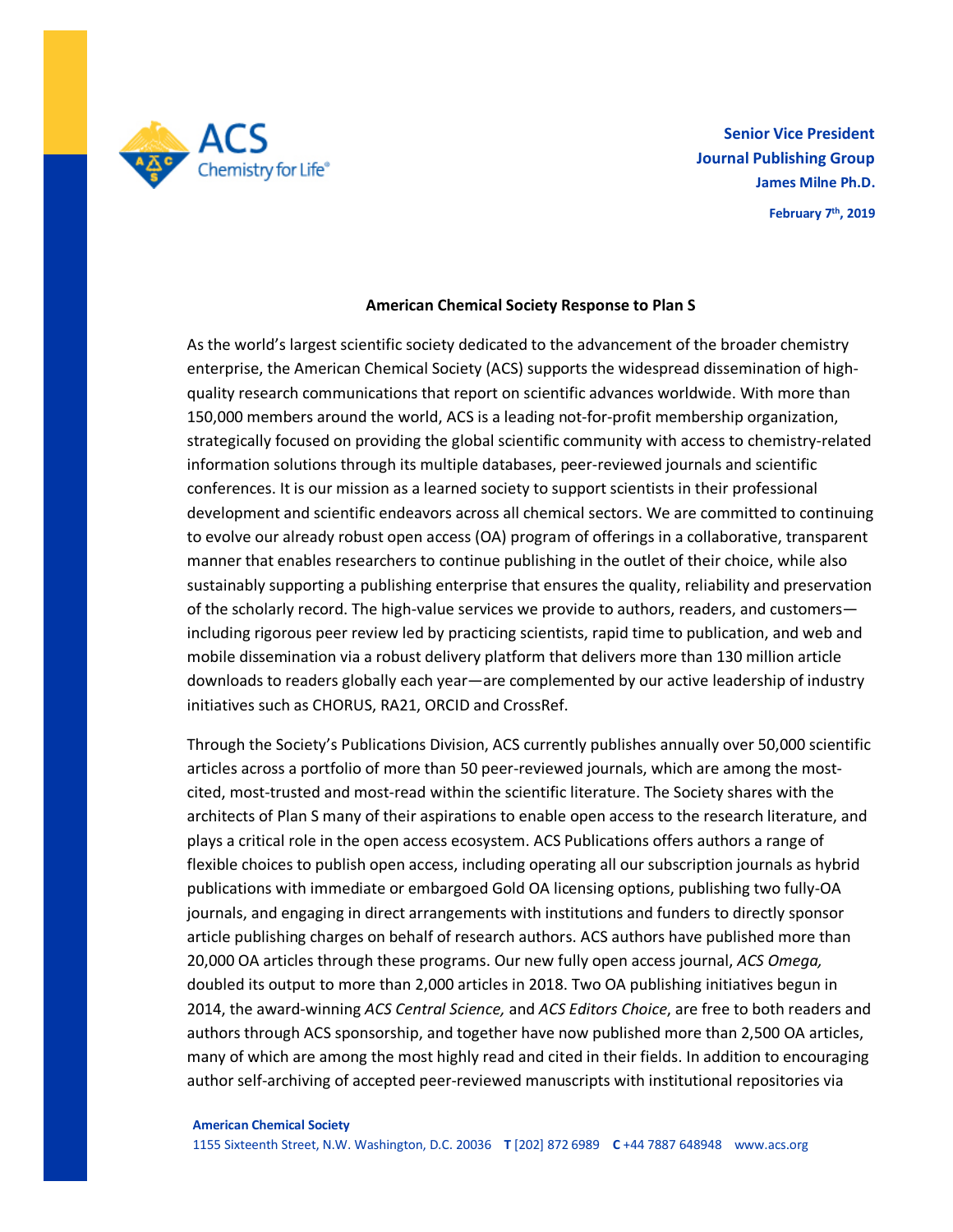Green OA, ACS also recently organized and co-sponsors with other societies the digital preprint server *ChemRxiv,* to provide authors with the ability to archive and openly disseminate their research findings prior to peer review and publication. After publication, ACS also gives its published authors the ability to post and openly share links to their published articles, enabling free reader access to the final version of record, unrestricted after 12 months, as disseminated and archived online by ACS Publications.

This broad suite of OA options enables ACS authors to choose what best fits their needs, a key element we find missing from Plan S's proscriptive and restrictive proposed approach.

#### **ACS' Concerns Regarding Plan S and its Proposed Implementation**

Plan S's range and number of tenets, including its ambitious timetable for execution, present shortcomings that need to be remedied if the plan is to be practicable. As written, Plan S threatens the effectiveness of global scientific communication and as a result, could have negative unintended consequences for the advancement of science. To avoid such harm, Coalition S should engage with various stakeholders to identify constructive and sustainable solutions that will help the Coalition to achieve its objective of "full and immediate open access" to disclosed research results.

ACS's principal concerns with the proposed Plan S stipulations, and our recommendations to improve upon them can be summarized as follows:

- **1. Hybrid journals provide a clear path to achieving full and immediate open access—yet are considered 'non-compliant' by Plan S.** 
	- Coalition S's disregard for the legitimate strength and role established hybrid journals play in an OA world threatens to compromise the scholarly research ecosystem. Subscription/OA Hybrid publishing can enable both longstanding brands and newlyestablished titles to provide authors and their funders with highly-trusted as well as cost-effective OA publishing avenues. Through hybrid titles, the publishing community can support the broad intent of Plan S without restricting the choice for researchers to publish in the journals they deem most appropriate for their scientific communities. *ACS encourages Coalition S to embrace hybrid journals as a legitimate mechanism for the delivery of full and immediate open access.*

## **2. The role of digital preprints in open access should be embraced and included in Plan S.**

• Digital preprint servers allow free and immediate access to and archiving of research findings, serving as important resources in the open communication ecosystem. *ACS encourages Coalition S to fully recognize the value these services play in delivering free access to research content. Posting of a preprint prior to peer review should be seen as sufficient for authors to be compliant with the OA requirements of Coalition S funders.*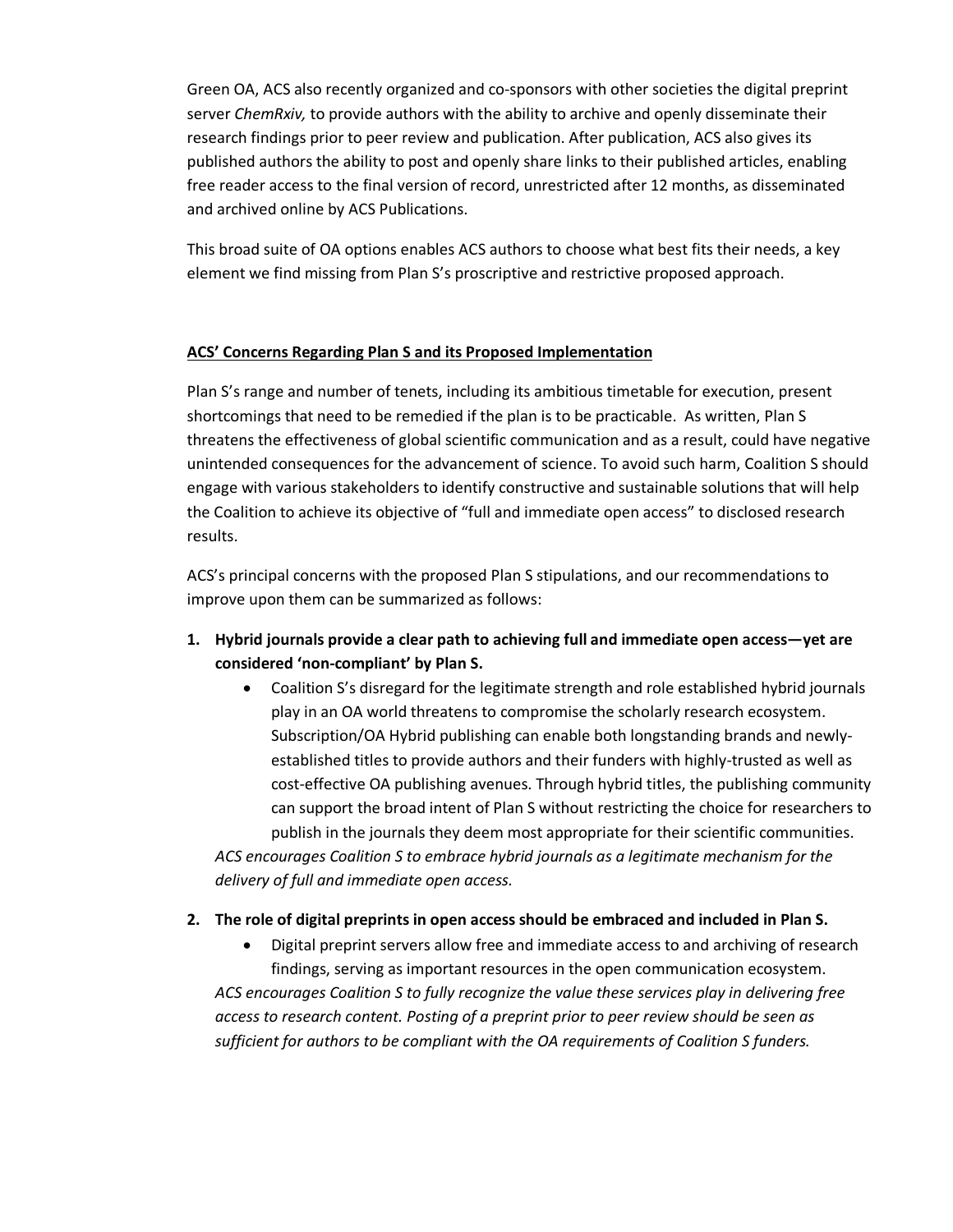# **3. Restricting Plan S authors to a current small sub-set of established OA journals risks stifling scientific collaboration.**

- An unintended consequence of Plan S in its current form is that it carries significant risk of stifling scientific collaboration among laboratories across the world, by imposing serious publishing limitations on researchers from a specific region (i.e. Coalition S funders in Europe). Rather than facilitating multinational teams, the constraints of Plan S could irreparably harm global scholarly collaboration.
- Even if Plan S results in stimulating the formation of new solely-OA journals or platforms across the science landscape, research authors other than those bound by Coalition S funder mandates will be reluctant to join them as co-authors in those unproven outlets in preference to journals with established reputations that offer (hybrid) OA publishing options.

*Embracing hybrid journals as part of the Plan S solution would largely address this issue.* 

## **4. Clarity around transformative agreements is lacking.**

• ACS is not opposed to the concept of transformative agreements, but we urge caution against a date-driven or inflexible approach, especially one mandating a commitment to flipping a given journal or publisher's business model to pure OA, without due regard for sustainability or market acceptance.

*ACS encourages Coalition S to provide greater clarity on how transformative agreements can ensure sustainability of the publishing ecosystem.*

# **5. Authors should have flexibility to choose the publishing license that best serves their needs.**

• Providing flexibility on copyright and licensing terms would not hinder the primary goal of Coalition S to achieve free and immediate access to articles reporting on research findings. In fact, it would help to ensure authors that their works are used as intended, and not mis-used.

*ACS encourages flexibility on licensing options, to allow options beyond CC-BY.*

## **6. A one-size-fits-all approach to article publishing charges (APCs) is problematic.**

• Reliance on APCs as a monolithic business model, particularly when combined with a requirement of CC-BY licensing terms, creates a "single point of failure" as an economic model, and could well have the unintended consequence of increasing publishing costs and disenfranchising authors from participating in their preferred journals. Moreover, the prospect of pricing caps on APCs fails to recognize the differences across the worldwide research communication and funding environment. A one-size-fits-all business model and pricing approach does not support a competitive marketplace, and would act as a disincentive for investment, and thus undercut innovation.

*ACS encourages the preservation of flexible APCs that can allow for diverse business models, free market competition, and provide authors with a range of publishing choices.*